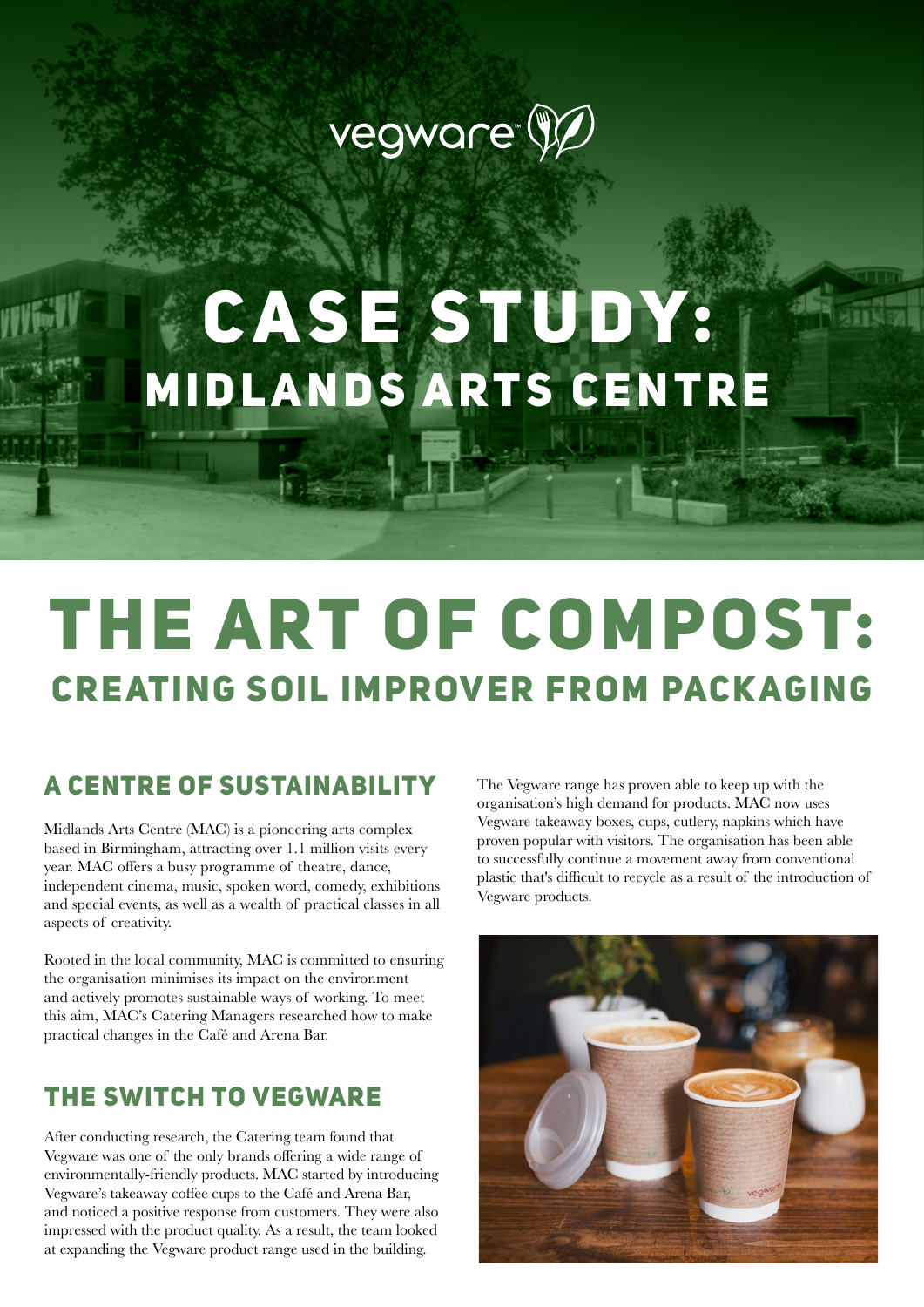

### A first-rate partnership

Vegware works with the waste sector to actively grow trade waste routes for its compostable packaging. One of Vegware's Waste Management Consultants conducted site visits to understand MAC's unique needs and identified a suitable waste collector for MAC.

By switching all possible foodservice disposables on site to Vegware, the Café and Arena Bar simplified recycling for their customers and reduced the risk of contamination in MAC's bins. Vegware's Environmental team provided advice on bin placement and signage, making sure that everything down to the compostable biobags was in place.

The used Vegware packaging goes to a specialist facility where it is processed into high quality soil improver. Improving soils helps grow more crops and can help tackle climate change by keeping carbon within the soil.

### Communicating the change

Clear messaging around the change to a new recycling system is the key to success. Vegware provided MAC with bespoke bin signage which is situated above dedicated Vegware bins. These signs make the recycling system clear to the public and help them navigate which products are appropriate for which bins.

Aside from her main role as Head of Technical Services at MAC, Lizzie Moran is a key member of the organisation's Green Group.



*Vegware have provided assets for MAC to help us to communicate to our visitors which products are appropriate for Vegware bins. These assets include information about the composting conditions for the products - which have proved to be great briefing material for staff and members of the public interested the process.*

#### Lizzie Moran Head of Technical Services at MAC

- 95

The Vegware team conducted further site visits to ensure relevant staff members are adequately prepared to promote Vegware in MAC's Café, and provided digital and printed assets for MAC's website, social media channels, and for use in the Café itself.